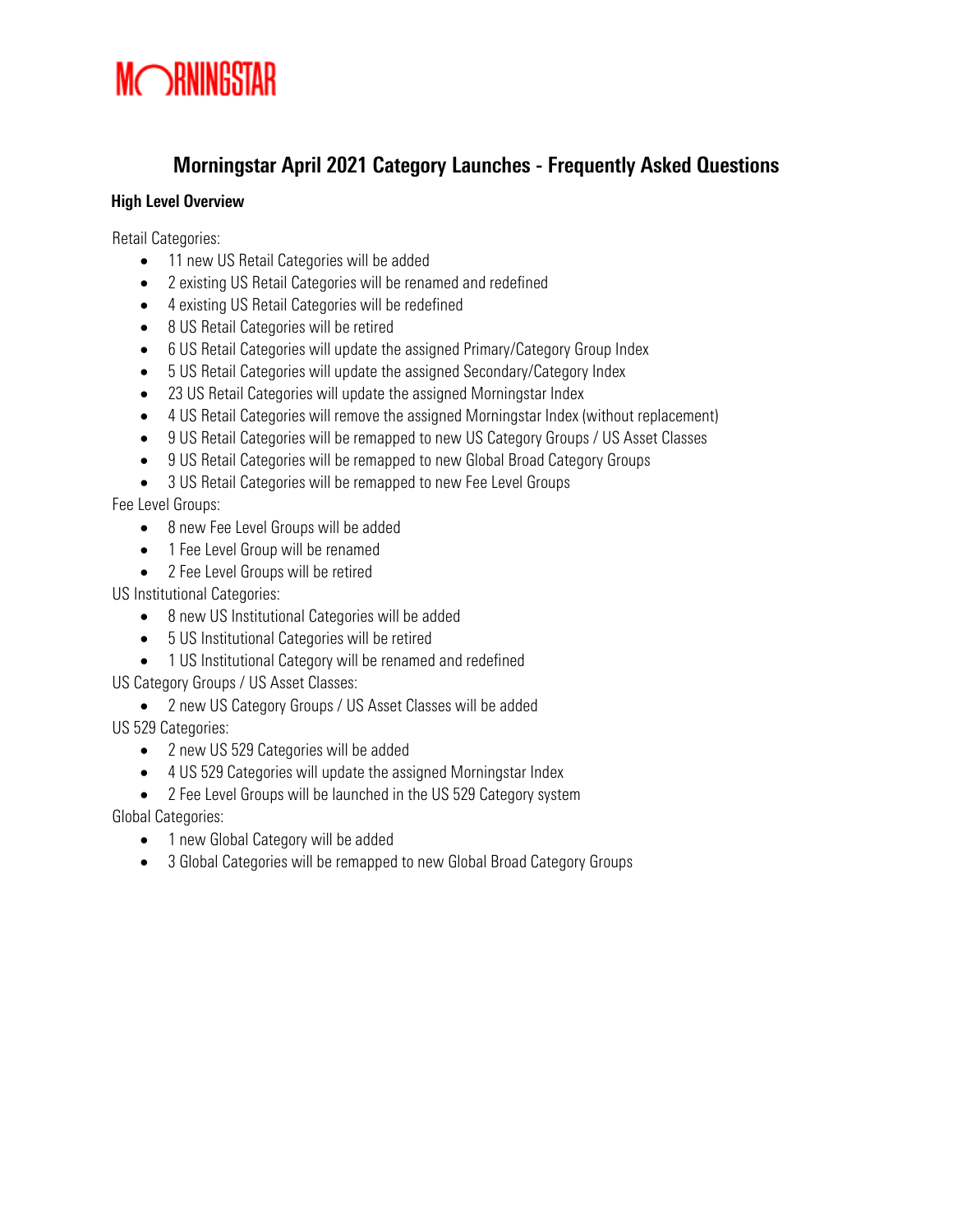## US Retail Categories

### Alternative Changes

#### What is an alternative investment strategy?

Alternative investment strategies attempt to expand, diversify, or eliminate the dominant risk factors contained in traditional market indexes, such as equity, credit, and rates. These strategies tend to focus on capital preservation, long-term portfolio diversification, or enhanced risk-adjusted returns in isolation or combination. Application may be across single or multiple asset-classes using a variety of investment techniques.

These strategies not only have the ability to short securities, but they also aim to provide access to differentiated and/or diversifying exposures with a high degree of flexibility and little correlation to traditional market indexes.

#### Why is Morningstar making changes to its alternative categories?

The alternative investment landscape is continuously evolving, and Morningstar is enhancing its category classification system to better equip investors to navigate the alternative investment universe. These latest changes achieve the following benefits:

- Help investors make more relevant comparisons between strategies that are driven by similar market dynamics and pursue similar objectives by splitting large, heterogeneous categories into smaller, more focused peer groups;
- Align alternative category classifications across regions to provide greater consistency for investors in selecting strategies;
- Differentiate between alternative strategies that aim to minimize exposure to traditional market risks and strategies that employ similar instruments and techniques – such as heavy use of derivatives, shorting, and options overlays – while maintaining exposure to traditional market risks.

#### What is changing?

- The Long-Short Equity category is moving to the Equity Global Broad Category Group and the new Nontraditional Equity U.S. Category Group.
- The Long-Short Credit category will be retired, and funds in this category will move to Nontraditional Bond.
- The Options-based category is splitting into two new categories: Derivative Income (in the Equity Global Broad Category Group and Nontraditional Equity U.S. Category Group) and Options Trading (staying in the Alternative Global Broad and U.S. Category Groups).
- The Volatility category will be retired, and funds in this category will move to Options Trading.
- Multialternative is splitting into two new categories: Multistrategy and Macro Trading.
- Market Neutral is splitting into two new categories: Equity Market Neutral and Event Driven.
- Relative Value Arbitrage is being introduced as a new category.
- The Managed Futures category will be renamed Systematic Trend, to align category names globally.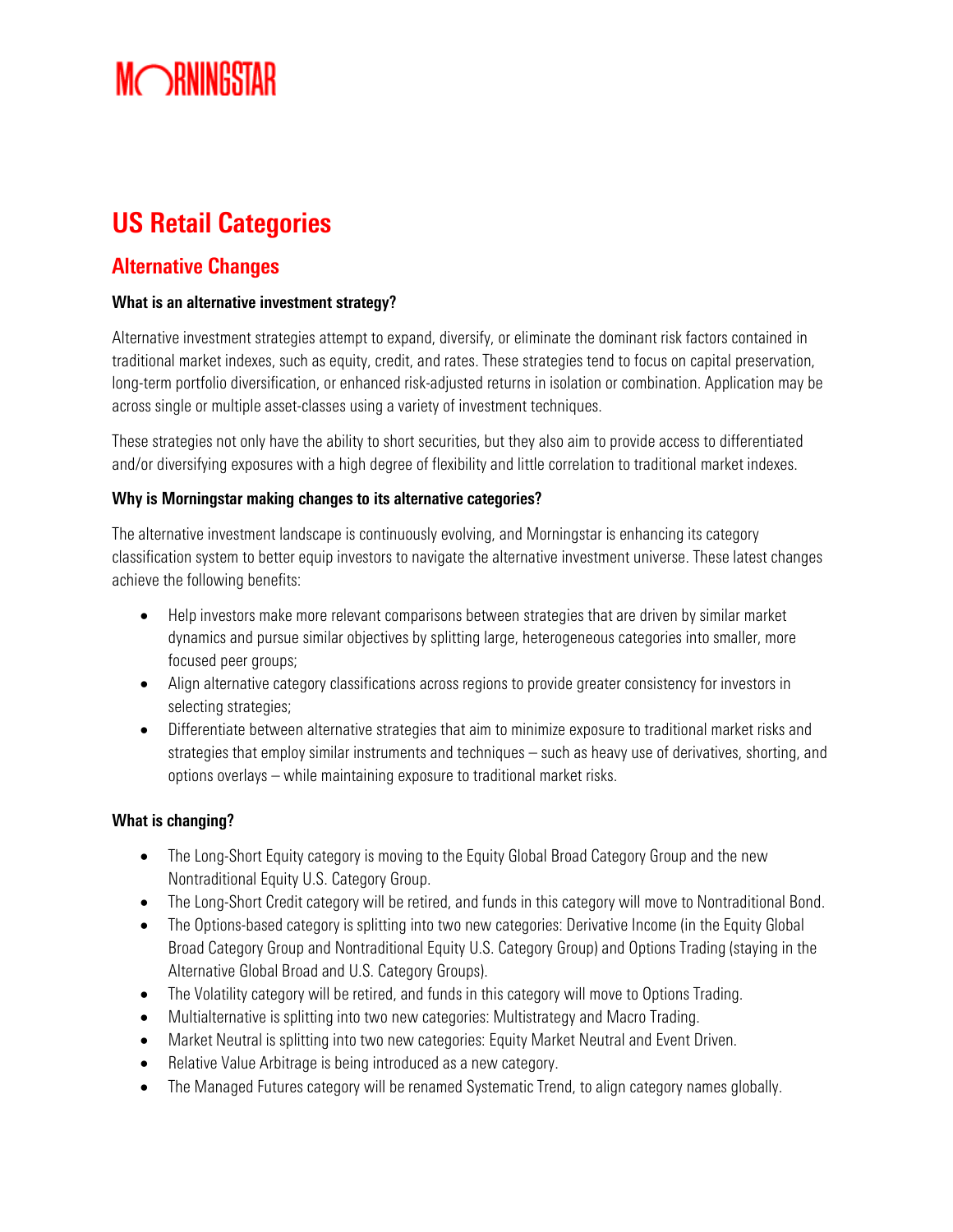

- The Single Currency category will move to the Taxable Bond U.S. Category Group. The Multicurrency category will be retired, with absolute return-oriented strategies moving to Macro Trading and benchmarkoriented strategies moving to the Emerging-Markets Local-Currency Bond or World Bond categories, as appropriate.
- Trading categories will be removed from Alternatives to the new Miscellaneous U.S. category group.

#### When will alternative category changes take place?

The changes to alternative categories will take place on April 30, 2021.

#### Why isn't a strategy with short exposure categorized as an alternative?

Many managers in traditional asset classes, particularly in fixed income and asset allocation categories, routinely utilize short exposures, typically via ETFs or derivative instruments, for risk management purposes or as an additional source of excess return. While such measures may modify a portfolio's risk levels, these strategies still primarily provide investors exposure to traditional asset classes. As such, shorting, and derivative use more broadly, should not be viewed as a defining attribute of alternative strategies.

#### Why is Long-Short Equity moving to the Equity Global Broad Category Group?

Long-Short Equity has long been considered an alternative strategy by many. However, as we think about a strategy's ability to diversify or eliminate traditional market risks, long-short equity strategies often fall short because their returns tend to be highly correlated with equity market indexes. The strategies' short exposure may help temper losses in downturns while still allowing them to participate in some equity market upside, but these strategies can be thought of as *modifying* a portfolio's equity market exposure rather than diversifying it.

By placing the Long-Short Equity category into the Equity Global Broad Category Group, we are signaling to investors that these strategies should be considered as a part of a diversified portfolio's equity allocation. A long-short equity strategy's ability to deliver alpha versus a relevant equity benchmark is a useful way to assess manager success in this area.

#### Why are certain strategies that trade options moving out of the Options-based category into Derivative Income?

The Options-based category has historically been one of the most heterogenous of the alternative categories. Some strategies are highly correlated to equity markets while others are based on options market volatility structures. Derivative income strategies largely rely on option contracts to generate incremental income on top of traditional equity market return drivers. The common theme here is that strategies that rely on traditional market beta are moving out of alternative categories.

All strategies with a beta value less than 0.6 over a three-year period would typically fall in the revised options trading category, and any options-heavy strategy with a typical beta value between 0.6 to 0.9 would fall into the long-biased derivative income category

#### Why are Long-Short Credit funds moving back to the Nontraditional Bond category?

The Long-Short Credit category has dwindled in size since its launch in 2016, and we're returning the remaining strategies to their prior home in the Nontraditional Bond category. While long-short credit strategies focus more narrowly on corporate credit markets, they have other key traits in common with nontraditional bond funds. Strategies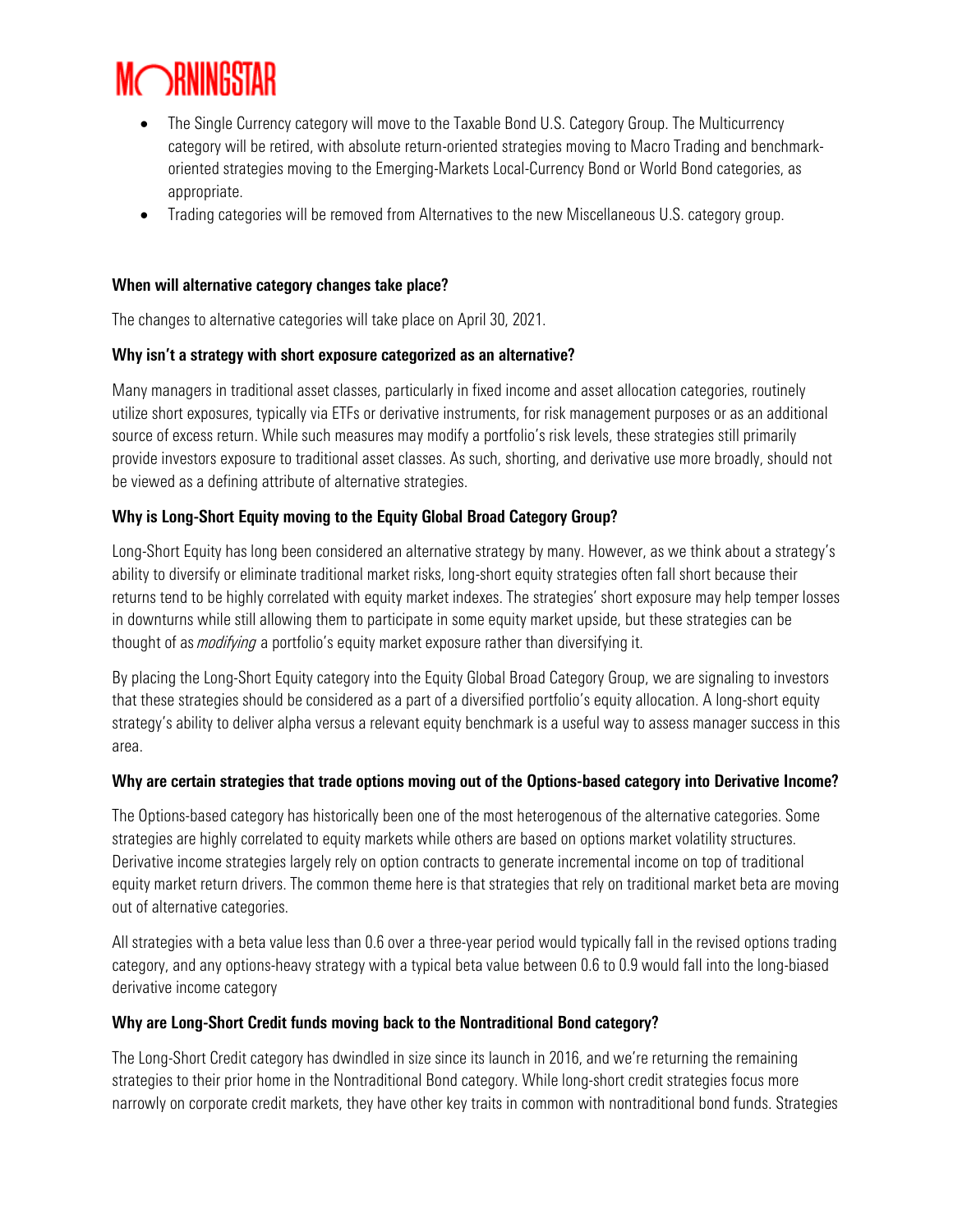in both groups often have absolute return objectives and employ shorting, and while some nontraditional bond funds use active interest-rate positioning as a return driver, in practice, both groups of funds have tended to minimize interest-rate risk and emphasize credit exposures. As with long-short equity, these strategies tend to modify their credit exposure rather than diversify it, which makes them a good fit for the Nontraditional Bond category in Fixed Income rather than the Alternative Global Broad Category Group.

#### Where is the line drawn between the Tactical Allocation and Multistrategy categories?

For a multi-asset strategy to qualify in an alternative category, greater than 30% of a strategy's gross exposure must be allocated to alternative substrategies. Alternative substrategies should provide an 'alternative' exposure to the dominant risk factors found in traditional indices, and as standalone strategies, would generally fall into one of the other Morningstar alternative categories: Equity Market Neutral, Event Driven, Macro Trading, Options Trading, Relative Value Arbitrage, and Systematic Trend. Using derivatives or other hedging techniques to modify traditional exposures does not qualify as an alternative strategy. In most of these circumstances, the strategy in question should reside in the Tactical Allocation category. These investments are typically long-biased in nature, but managers do have some latitude to use alternative strategies on the margin.

#### What is the difference between a Multistrategy fund and a Global Macro strategy?

Multistrategy funds are either single manager or fund of funds strategies that allocate capital to several alternative strategies. These strategies tend to have a fixed low-to-modest sensitivity to traditional markets thanks to either the market neutral implementation of underlying strategies or cross-correlation benefits between strategies. Macro trading strategies trade a broad range of securities based on a combination of macroeconomic indicators and fundamental data for security selection. Although uncorrelated over a full market cycle, macro strategies tend to be directional over short periods of time, resulting in episodic correlation and the potential for significant drawdowns. Multistrategy funds may include macro trading strategies as one of several alternative strategies in their portfolio allocation.

#### What are Relative Value Arbitrage strategies?

Trading across a broad range of asset classes, relative value arbitrage managers use fundamental and/or quantitative methods to identify discrepancies in value between related securities. Like event-driven strategies, some positions may be based on corporate transactions, but the profits of the trade are based on the convergence of values between the securities rather than the outcome of the corporate transaction. Some of these strategies can use significant leverage. Examples include convertible arbitrage, volatility arbitrage, fixed-income relative value or capital structure arbitrage and typically have low equity market sensitivity. This category will be unrated due to its smaller constituent size.

#### Why are single currency funds moving to the Fixed Income Global Broad Category Group, and some multicurrency funds moving to fixed-income categories?

Single currency funds essentially provide exposure to unhedged ultrashort bond instruments issued in a local currency. Because currency exposure is typically the dominant risk factor in unhedged global bond strategies, diversified emerging- and developed-markets currency strategies are a better fit for the Emerging-Markets Local-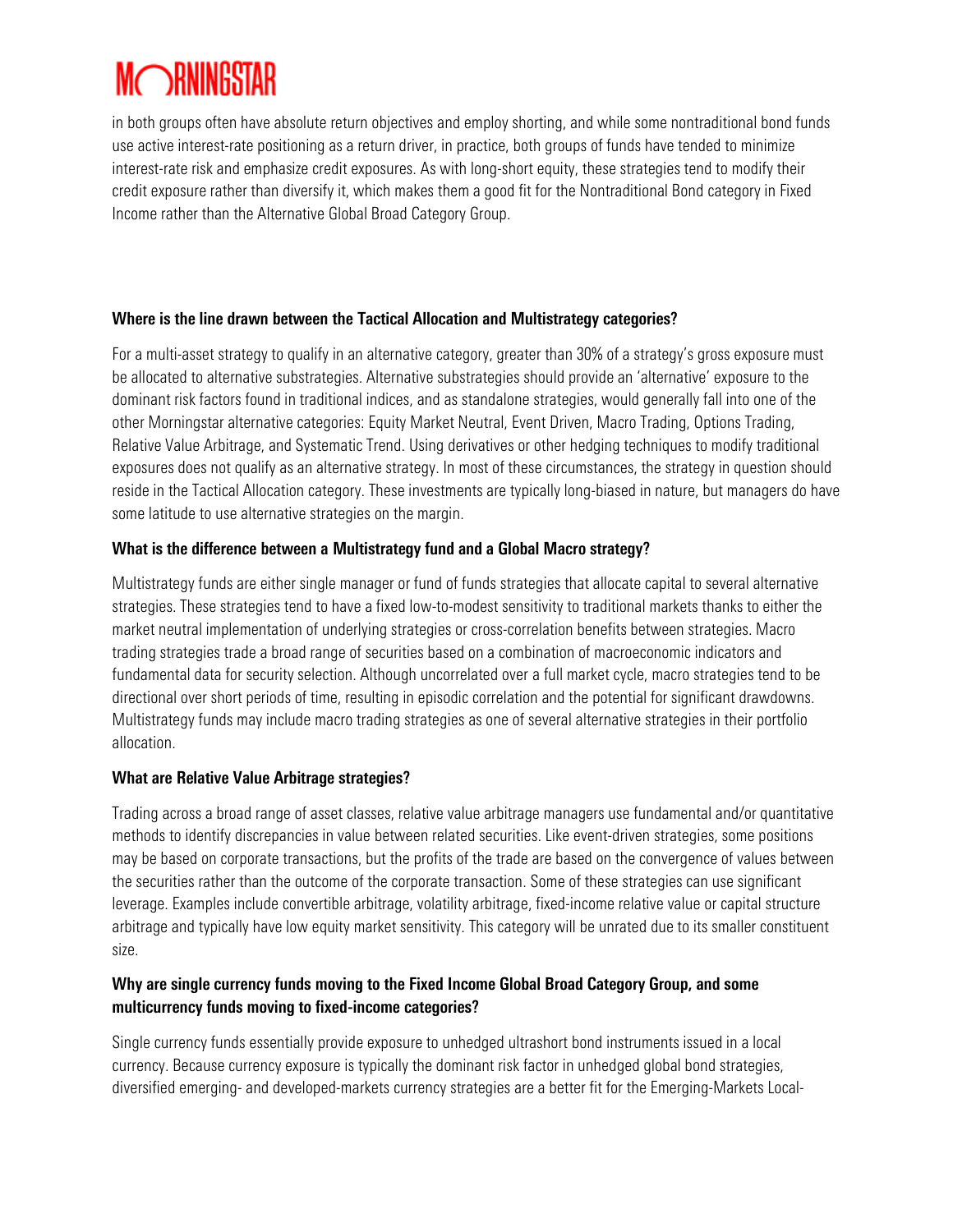Currency Bond and World Bond categories, respectively, than an alternatives category. As with global bond strategies, sovereign debt levels and trade deficits, inflation rates, interest rates, and geopolitical events commonly drive outcomes for currency strategies.

#### Why is the Market Neutral category being split?

Even though the new Equity Market Neutral and Event Driven categories contain strategies that are typically designed to be market neutral, there are major differences in return drivers for the constituents of these categories. In attempting to reduce systematic risk, equity market neutral strategies emphasize issue selection, with profits dependent on their ability to make advantageous long and short decisions. Event driven strategies, meanwhile, typically will hold positions that involve a hard catalyst such as a merger, which means idiosyncratic corporate actions have a greater impact on returns, as does the overall market climate for corporate actions.

#### Where did the trading strategies go, and why is the Bear Market category being retired?

Trading categories (leveraged commodities, inverse commodities, leveraged debt, inverse debt, leveraged equity, inverse equity, miscellaneous) will be moved to a separate Miscellaneous U.S. Category Group. These categories are typically comprised of ETFs that either provide leveraged exposure to traditional market indexes or inverse market exposure. They are not appropriate for consideration in a diversified alternatives portfolio.

In addition, we're retiring the Bear Market category. Most funds in that category are ETFs that will move to the Trading—Inverse Equity Category. The remaining handful of open-end funds, which don't share the ETFs' advantages as trading vehicles, will also move to Trading—Inverse Equity since they similarly offer short equity exposure.

### International Equity

#### Why is World Large Stock being retired and replaced with World Large-Stock Growth, Blend and Value?

Morningstar continually evaluates our categories to ensure they house similar strategies and are therefore effective in fund comparison across all spectrums of portfolio analysis. Upon review, the World Large Stock category had become too large and warranted differentiation across our style spectrum to ensure global portfolios were compared to their closest peers.

### Allocation

#### Why is Target-Date 2065+ being launched?

This is a routine category launch for our Target-Date series. We typically launch new Target-Date categories when there are 30 unique funds that fall within a retirement date range.

### **Commodities**

#### Why has Morningstar chosen Bloomberg Commodity TR USD to be the new category index for its commodity categories?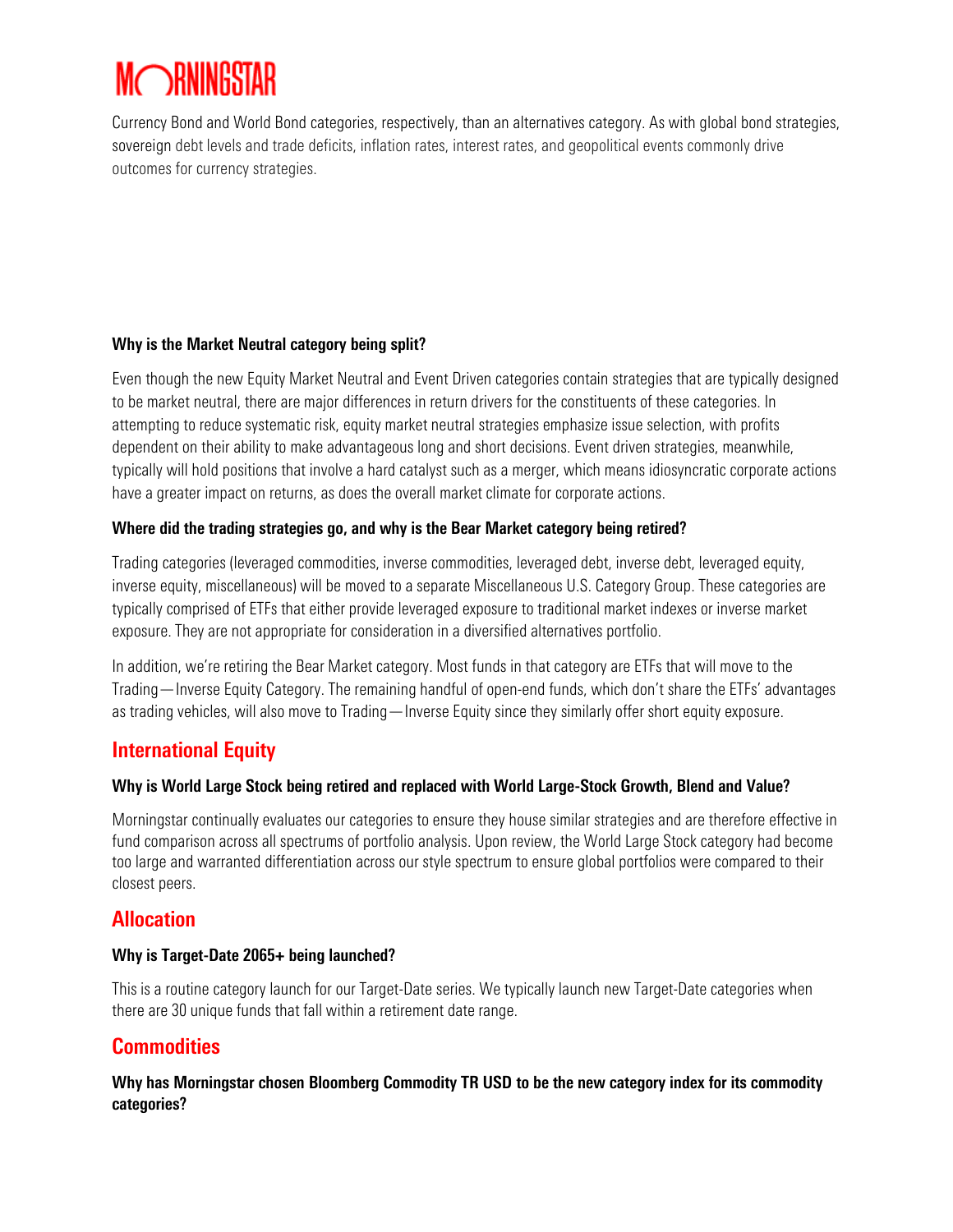The current category index, the Morningstar Long-Only Commodity Index, is being retired, and the Bloomberg Commodity Index is the most commonly employed diversified commodities market index used by funds in the Commodities Broad Basket Morningstar Category.

## Institutional Categories

Institutional categories are a more granular grouping of our alternative categories, further delineating notable aspects of a strategy that may have an impact on risk and return expectation and expenses.

#### What is Diversified Tactical Asset Allocation?

A subset of Macro Trading, these strategies typically utilize levered exposure to multiple themes and asset classes such that they are diversified to a point of offering absolute returns. These strategies tend to have persistently lower sensitivity to traditional markets and are intended to have very limited drawdowns. Diversified tactical asset allocation strategies rely on many sources of expected return but often will have relative value exposure to traditional asset classes.

#### What are Alternative Risk Premia strategies?

A subset of the Multistrategy category, alternative risk premia strategies offer exposure to a diversified portfolio of assets, often in a format designed to be market neutral. Rather than bet on specific asset classes, sectors, or individual securities, these strategies aim to capture the premiums of well-known factors that drive returns across asset classes, such as value and momentum, usually with a modicum of leverage and lower costs.

#### What are Multimanager strategies?

A subset of the Multistrategy category, multimanager funds, or funds of funds, invest with multiple managers. The advisor has discretion to pick which underlying managers and strategies to utilize within the fund structure. By investing in multiple managers, significant left tail risk is usually minimized, but there are usually higher costs associated with a multimanager program from the added layer of subadvisor fees.

## Timeline & General FAQ

#### Notification Timelines

- 12/31/20 T-120: category names/ids of categories being launched and/or retired
- 1/29/21 T-90: +all category indexes and fee-level group assignments
- 2/26/21 T-60: +draft definitions and constituent lists (internal only)
- 3/31/21 T-30: +final draft definitions and constituent lists (category change notifications sent individually to fund companies around this date)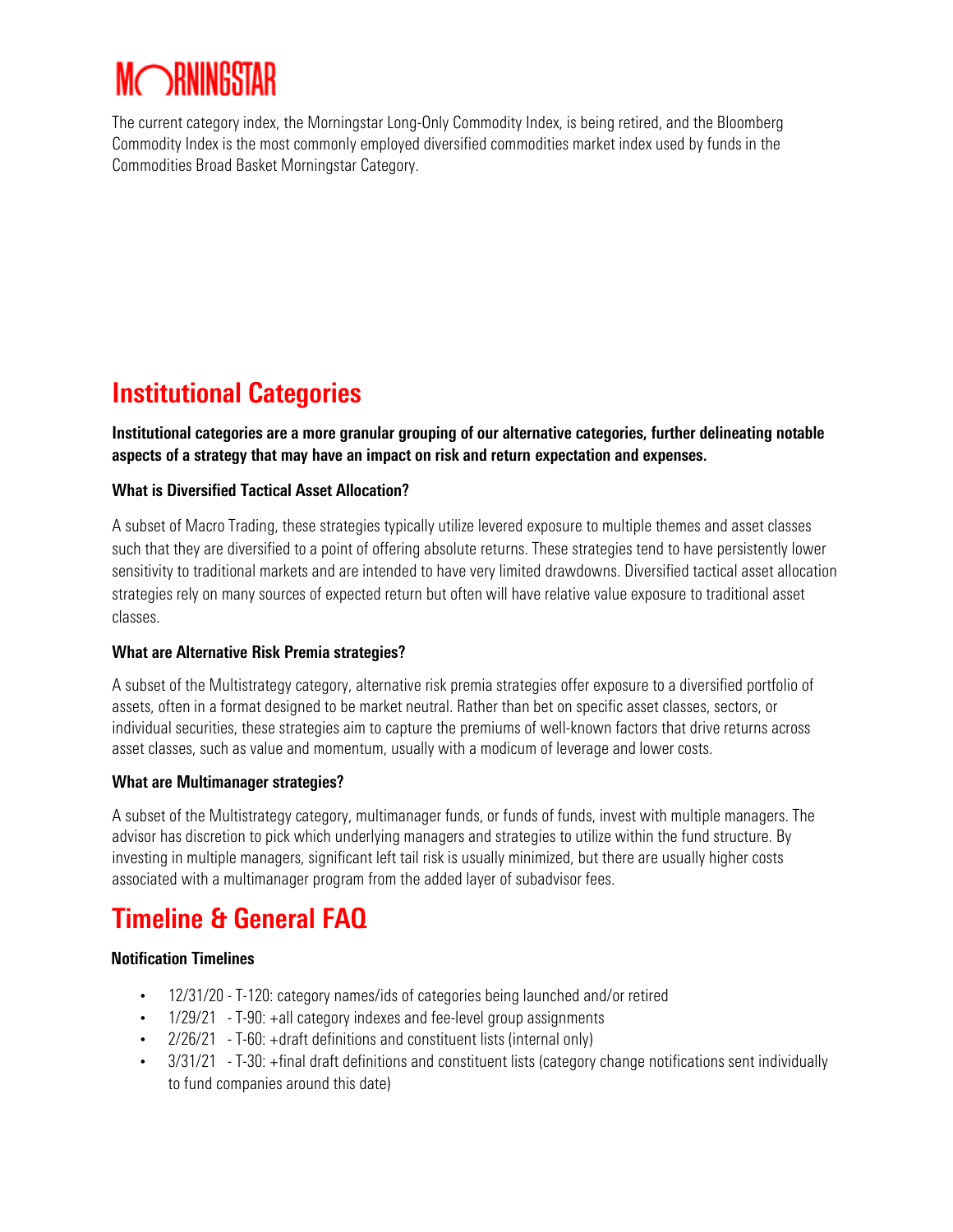- 4/30/2021: All changes databased. It can take up to three business days for all new category changes to flow through to products.
- When will clients know which category their fund will fall into? After we propose a change to a fund's category, we notify fund representatives for each investment. Category changes are sent to the fund's advisor in early April with two weeks to challenge our opinion and provide contravening information in a category appeal. Once an appeal is received, the change is escalated and reviewed again by a second group of analysts. This is only applicable for the specific impacted fund companies. For clients who aren't associated with a fund company, such as a wealth manager, we do not provide the list of securities changing categories before Apr. 30 (this is mostly due to of the aforementioned appeal process, where if a fund company is appealing the proposed category change, the final decision on the fund's placement may be different than the original notification).
- When will the full peer groups be available? Clients have indicated they want to see in advance where they fall in rank, is this possible? Unfortunately not, it's the same response as above where because of the appeal process we do not provide the category changes, including peer groups, until the Apr. 30 release date.
- Do the category changes affect analyst ratings? Potentially. The Morningstar Category is used in different parts of the Morningstar methodology for determining a fund's Analyst Rating or Quantitative Rating. Further details on how Morningstar Categories are used in the Analyst Ratings methodology can be found in the Morningstar Analyst Rating 2.0 methodology paper. If there are category shifts it could impact how funds are reviewed in their peer group or ranking. These Analyst Rating changes won't happen on Apr. 30, but when the funds are being reviewed by the analysts or when the new monthly calculations are run for the Quantitative Rating.
- Are there any definitions that might help clients get an idea of what the new categories entail? The draft definitions will be provided internally 60 days in advance of the change (early Mar.) and the final definitions will be provided 30 days in advance of the change (early Apr.) which will be added to the current category change announcements and can be shared with clients.
- Can a fund manager make a formal request to be assigned to a specific category for the ones that are splitting into 2 categories?

As discussed, assignments for new categories will be sent out in early April to fund managers, and they will have until 4/15 to appeal. If your funds were not selected to change categories, you can still appeal their assignment to be assigned to any category, including newly launched categories. To appeal a Morningstar Category assignment, a fund company representative must submit a Category Appeal using the Category Appeal Center. Fund companies are encouraged to supply additional portfolio metrics and analysis they believe substantiate their proposed category assignment. The category team will then consider the appeal, taking in full consideration of the fund company's analysis, and either approve or reject the appeal complete with Morningstar's tailored response to the fund company's analysis. Appeals must be based on concrete, data-driven reasons that our evaluation and subsequent decision are misguided. Appeals based on methodology differences will not be upheld.